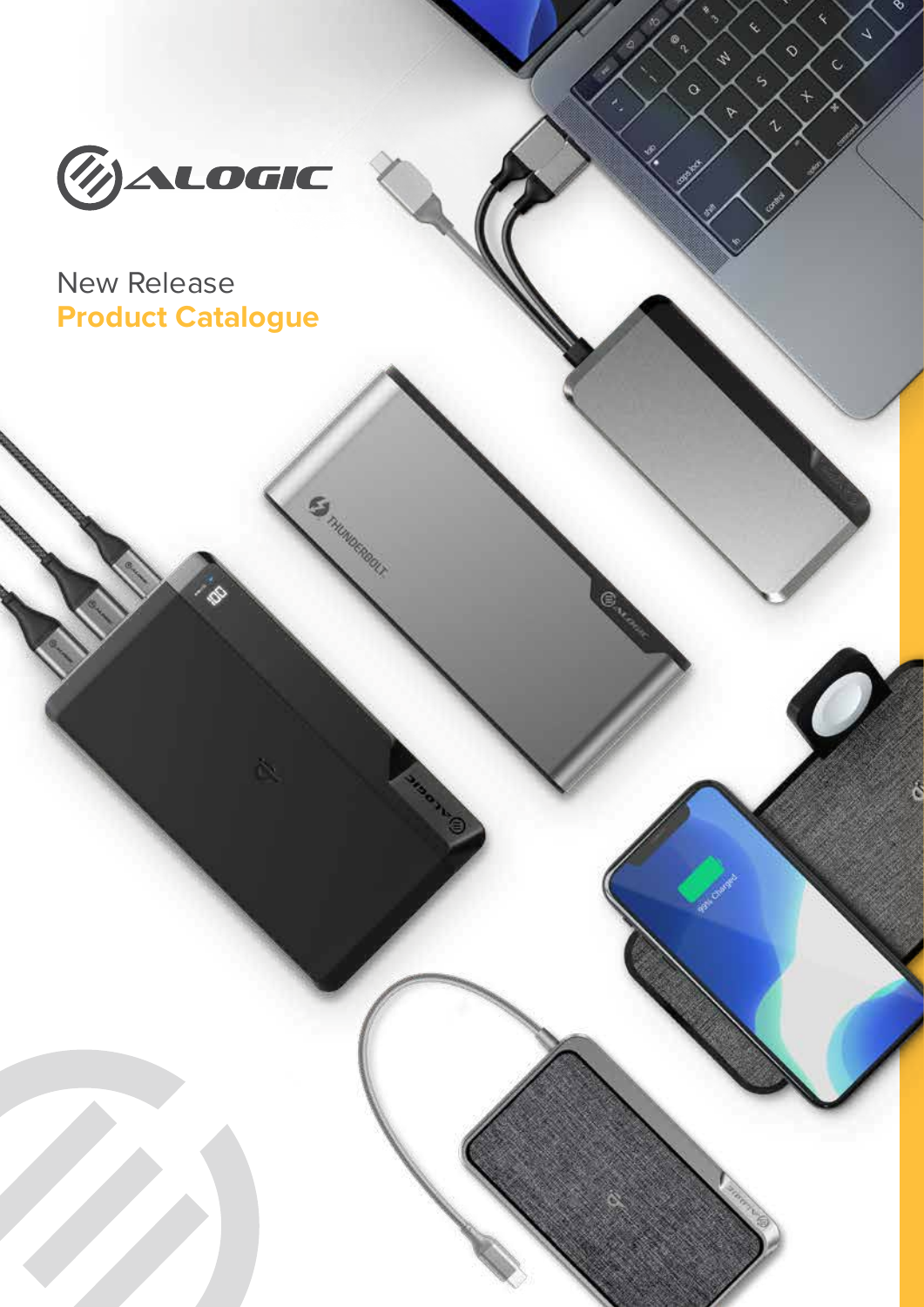



## 10-in-1 **Dual USB-C Super Hub**

**FEATURES TWIN UPSTREAM USB-C CABLES**

**Part no.**  $\bullet$  U2CSH-SGR



#### **Power**

Supports up to 100W Power Delivery via USB-C port

### **Resolution**

| <b>HDMI</b>       | 4K(3840×2160)@60Hz |
|-------------------|--------------------|
| Dual Display HDMI | 4K(3840×2160)@60Hz |



**COMPATIBLE**

Æ  $\circ$ 

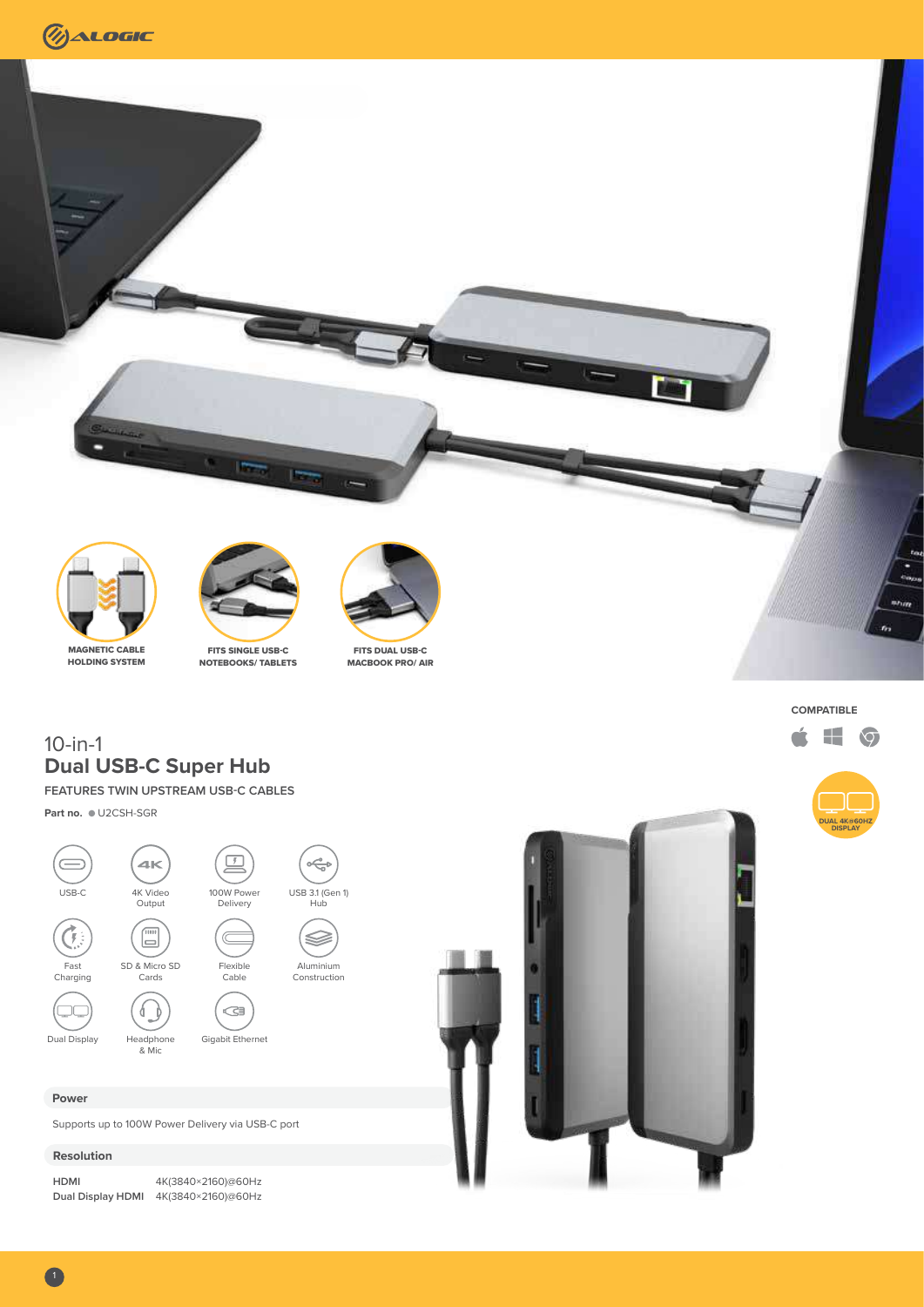$\circ$ 

## USB-C **Dock WAVE 3-in-1**

**USB-C DOCK + POWER BANK + WIRELESS CHARGER** 

**Part no.** OULDWAV-SGR ULDWAV-SLV



Supports up to 60W Power Delivery **HDMI** 4K(3840×2160)@30Hz via USB-C port



Æ

0



# 6-in-1 **USB-C Dock UNI**

**WITH 100W POWER DELIVERY**



SD & Micro SD Cards

 $\boxed{\square}$ 

Delivery



### 8-in-1 **USB-C Dock PLUS WITH 100W POWER DELIVERY COMPATIBLE Q** in 1

**Part no.**  $\bullet$  ULDPLS-SGR ULDPLS-SLV



É  $\begin{pmatrix} 1 \\ -1 \\ -1 \end{pmatrix}$ 100W Powe USB 3.1 Delivery Hub





#### **Power Power**

Gigabit Ethernet

 $\subseteq$ 

Supports up to 100W Power Delivery via USB-C Port

#### **Resolution Resolution**

**Single Display (HDMI)** 4K (3840×2160) @30Hz<br>**Single Display (Mini DisplayPort)** 4K (3840×2160) @30Hz Single Display (Mini DisplayPort) **Dual Display (HDMI + Mini DisplayPort)\*** 1920x1080@30Hz

\* Dual monitor only compatible with Windows 10 and above computers



Supports up to 100W Power Delivery via USB-C Port

Hub

**HDMI** 4K (3840×2160) @30Hz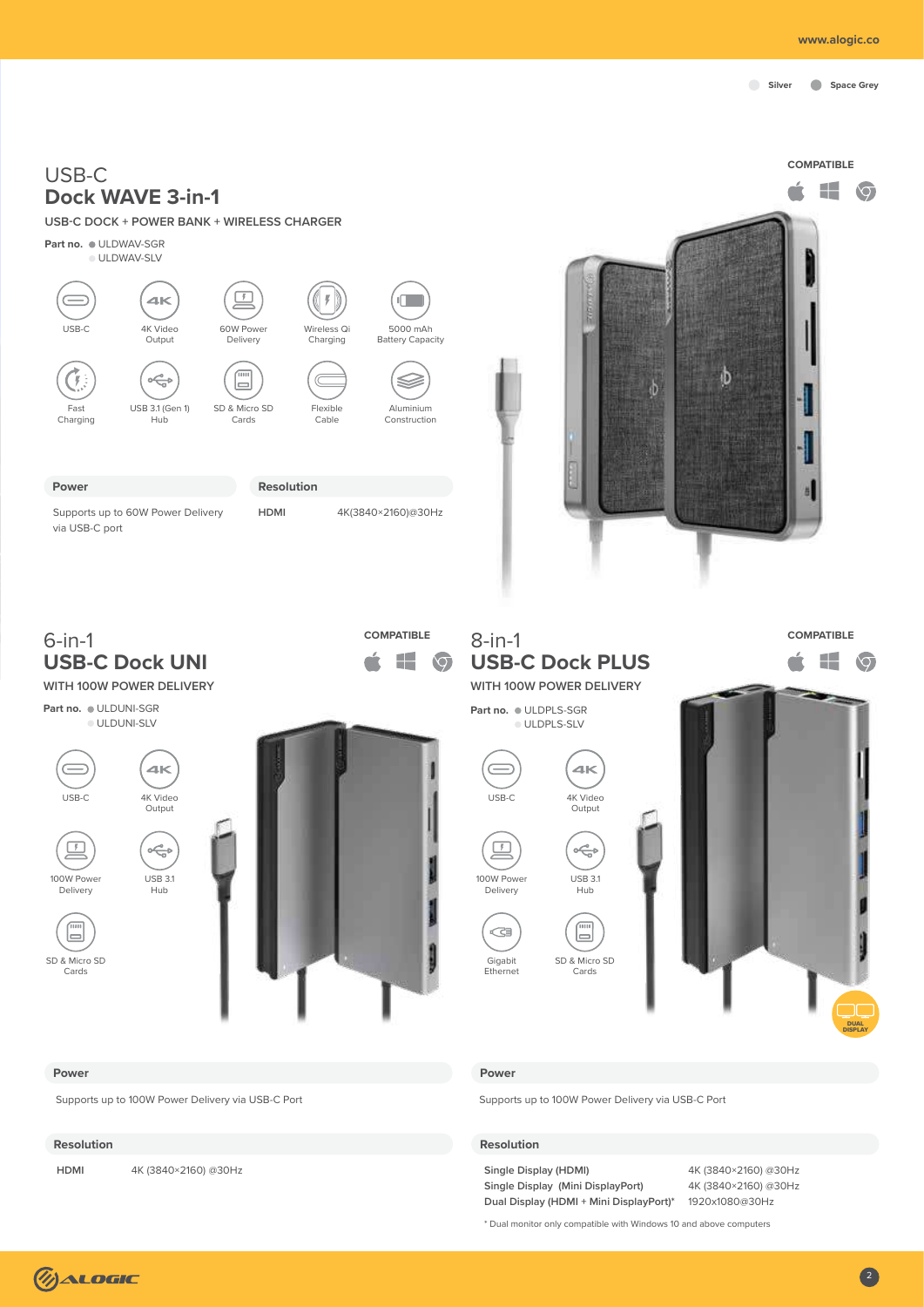# **Docking Stations**

## Thunderbolt™ 3 **PRIME Docking Station with USB-C Compatibility**

**WITH 85W POWER DELIVERY**

**Part no. • TB3DPRM** 



#### **User Interface**

| Input             | Thunderbolt™ 3.0 or USB-C                                                                                                                |
|-------------------|------------------------------------------------------------------------------------------------------------------------------------------|
| Output            | 1 x DisplayPort, 1 x HDMI, 2 x USB-A (USB 3.0), 1 x USB-A (USB.1),<br>2 x USB-C (USB 3.1), 1 x Gigabit Ethernet, 1 x Combo Headphone/Mic |
| <b>Lock Slots</b> | 1 x Lock Slot<br>1 x Nano Lock Slot                                                                                                      |

#### **Resolution**

**In Thunderbolt™ 3 Mode Single Display** 8K (7680x4320) @30Hz **Dual Display** 4K (3840×2160) @60Hz

### **In USB-C Mode Single Display** 4K (3840×2160) @60Hz

**Dual Display** 1080p (1920x1080) @60Hz





**COMPATIBLE**

Æ

**TRIPLE** 

 $\infty$ 

**DUAL 4K@60HZ DISPLAY**

**8K**<br><sup>@30Hz</sup>

**C** THUNDERBOLT

**THUNDERBOLT<sup>M</sup>3 CERTIFIED**

 $\circ$ 

**COMPATIBLE**

82

### **Triple Display HYBRID PRO**  Docking Station with USB-C & USB-A Compatibility

#### **WITH TRIPLE 4K@60HZ**

**Part no.**  $\bullet$  UCDHYPR



DisplayPort USB-A







HDMI

#### **User Interface**

(USB 3.0)

| Input             | USB-C or USB-A                                                                                                           |
|-------------------|--------------------------------------------------------------------------------------------------------------------------|
| Output            | 3 x DisplayPort, 3 x HDMI, 4 x USB-A (USB 3.0),<br>1 x USB-C (USB 3.1), 1 x Gigabit Ethernet,<br>1 x Combo Headphone/Mic |
| <b>Lock Slots</b> | 1 x Lock Slot<br>1 x Nano Lock Slot                                                                                      |



**Single Display** 4K (3840×2160) @60Hz **Dual Display** 4K (3840×2160) @60Hz **Triple Display** 4K (3840×2160) @60Hz (Only with USB-C enabled computers)







3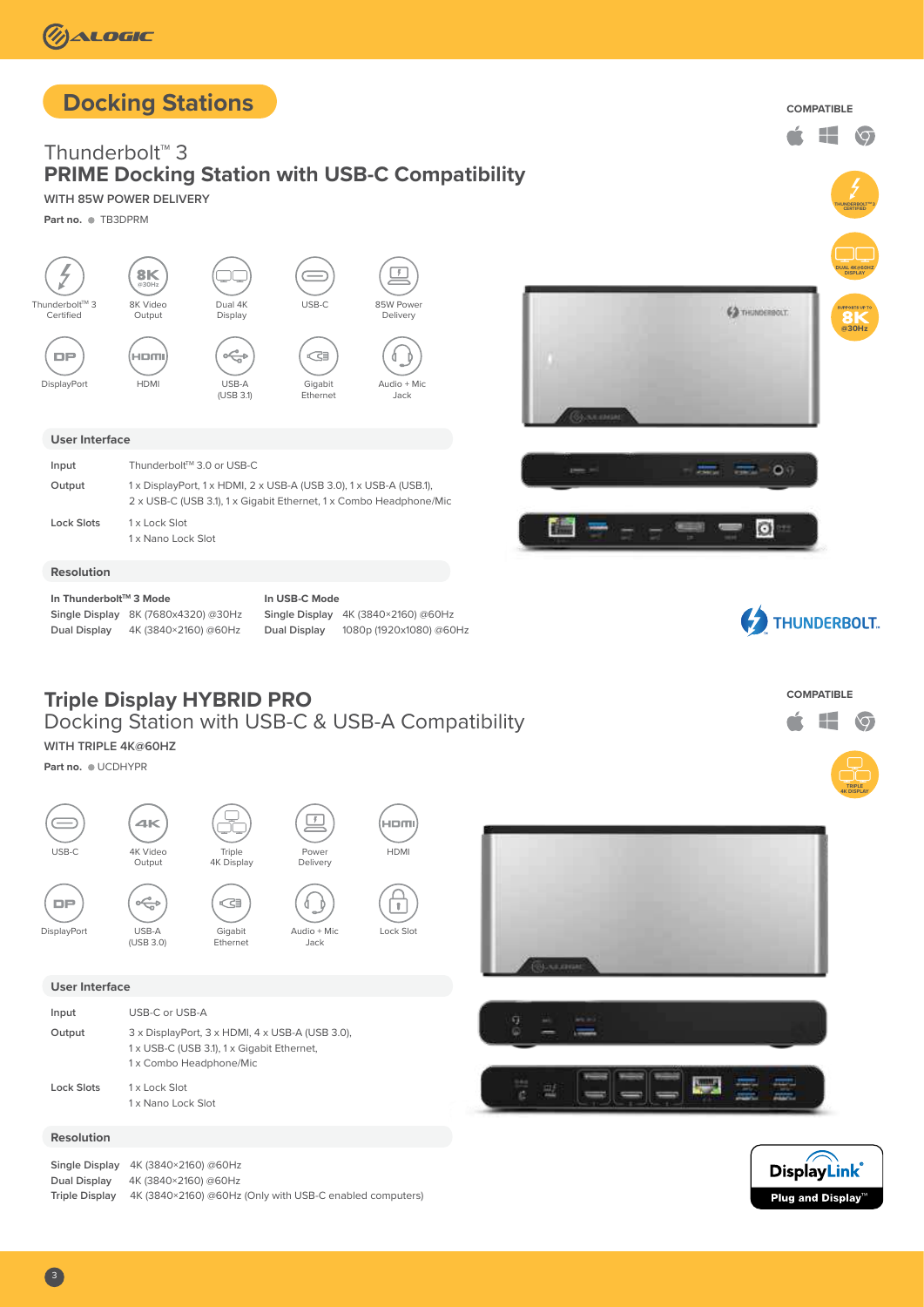

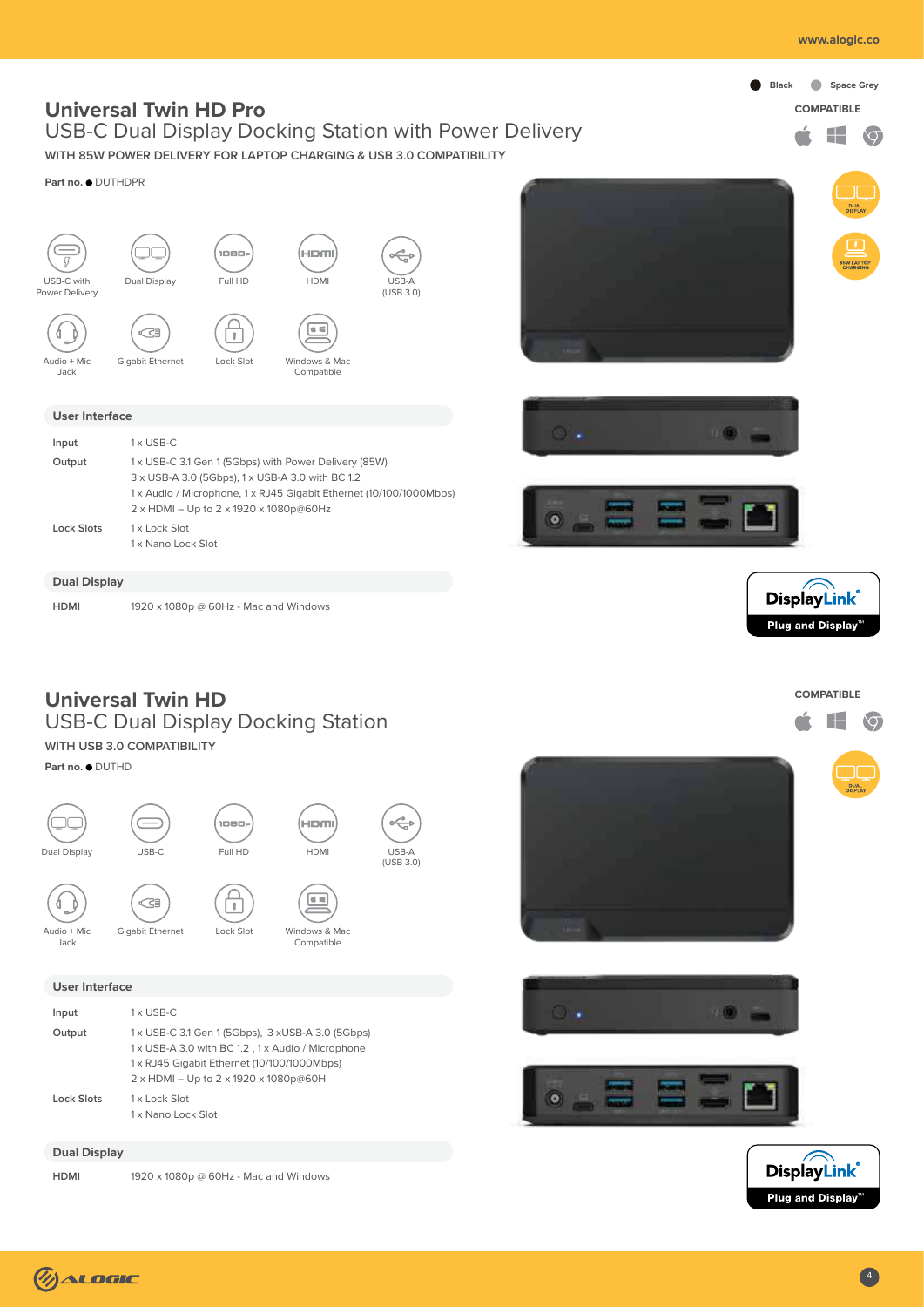

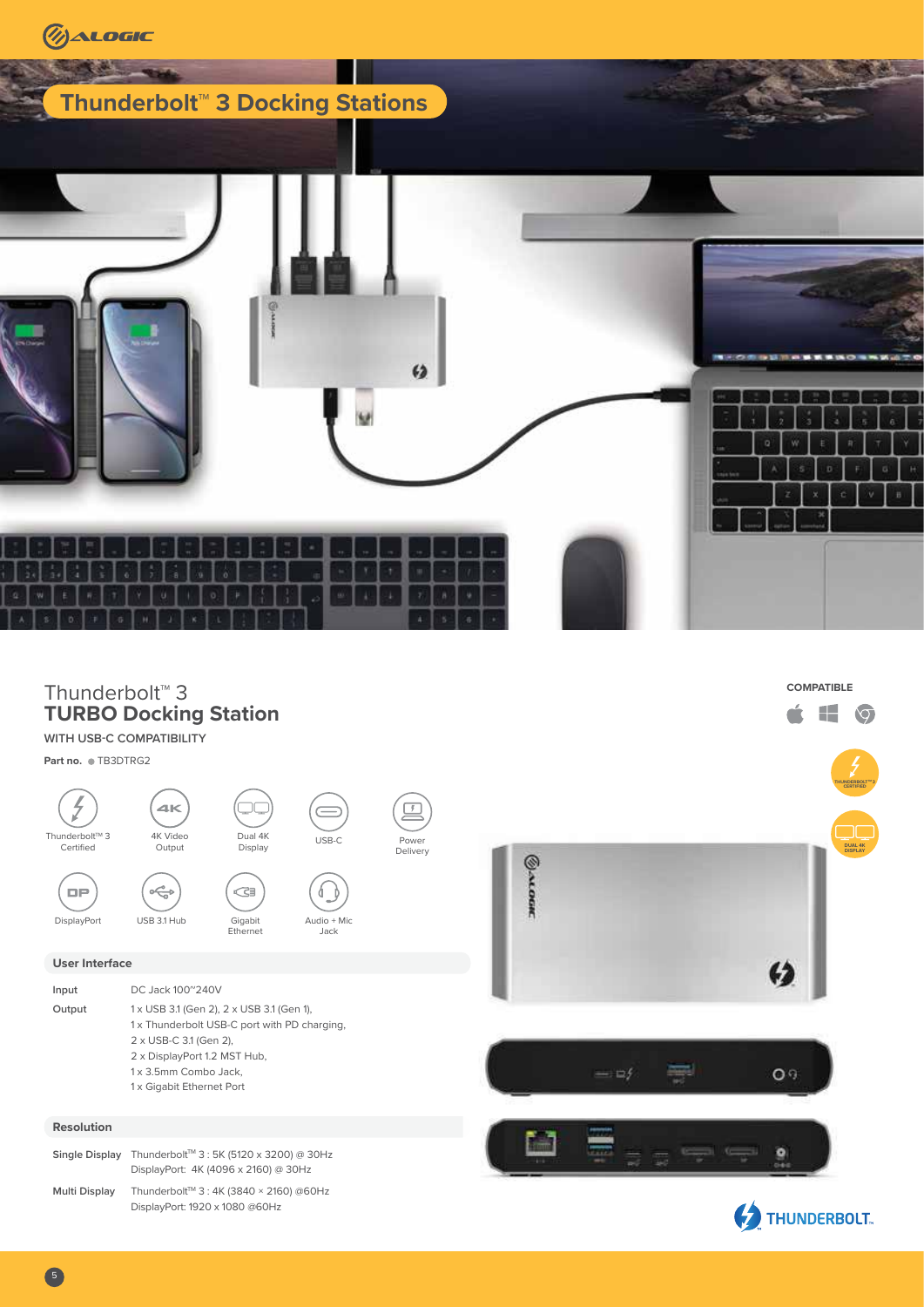





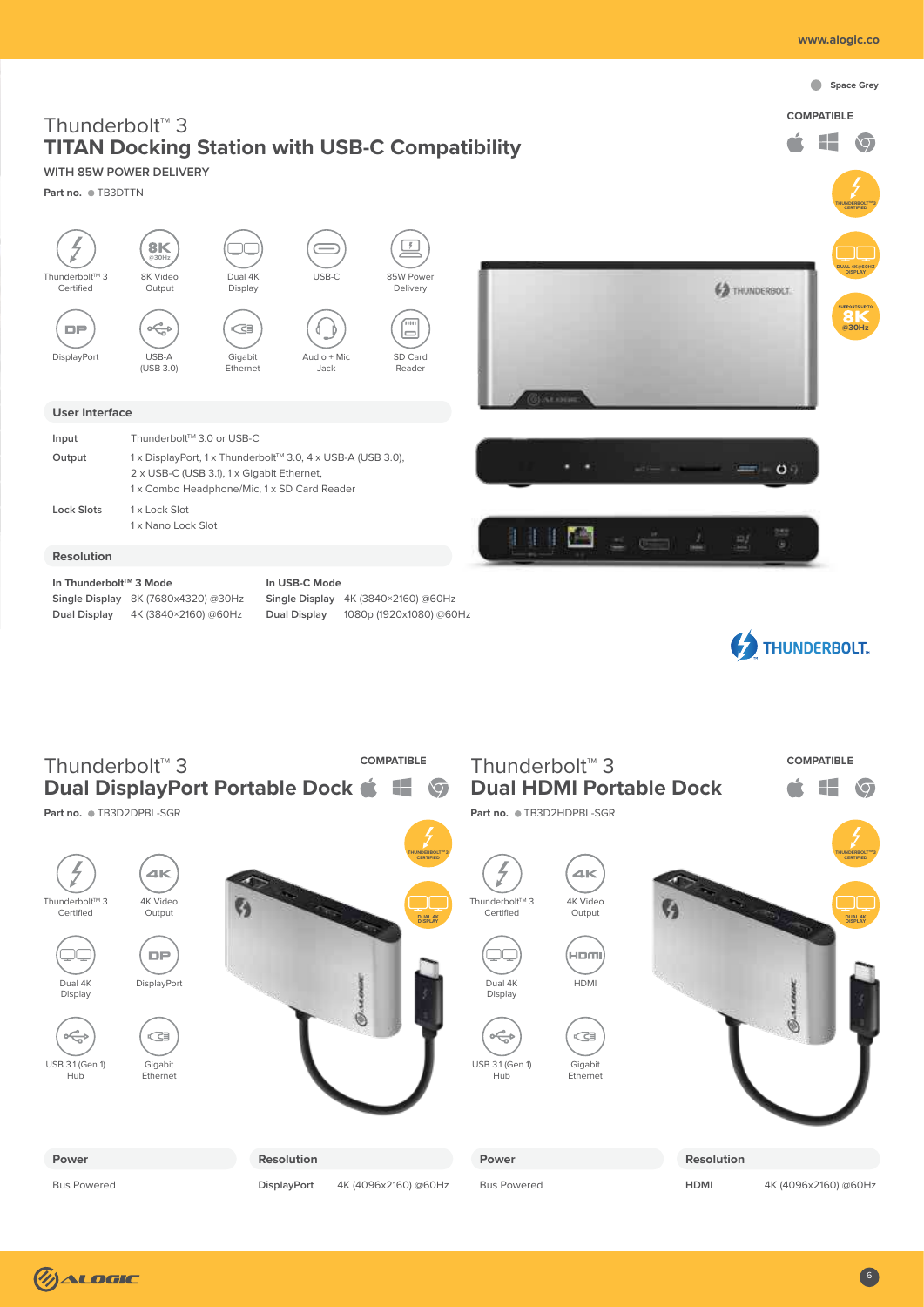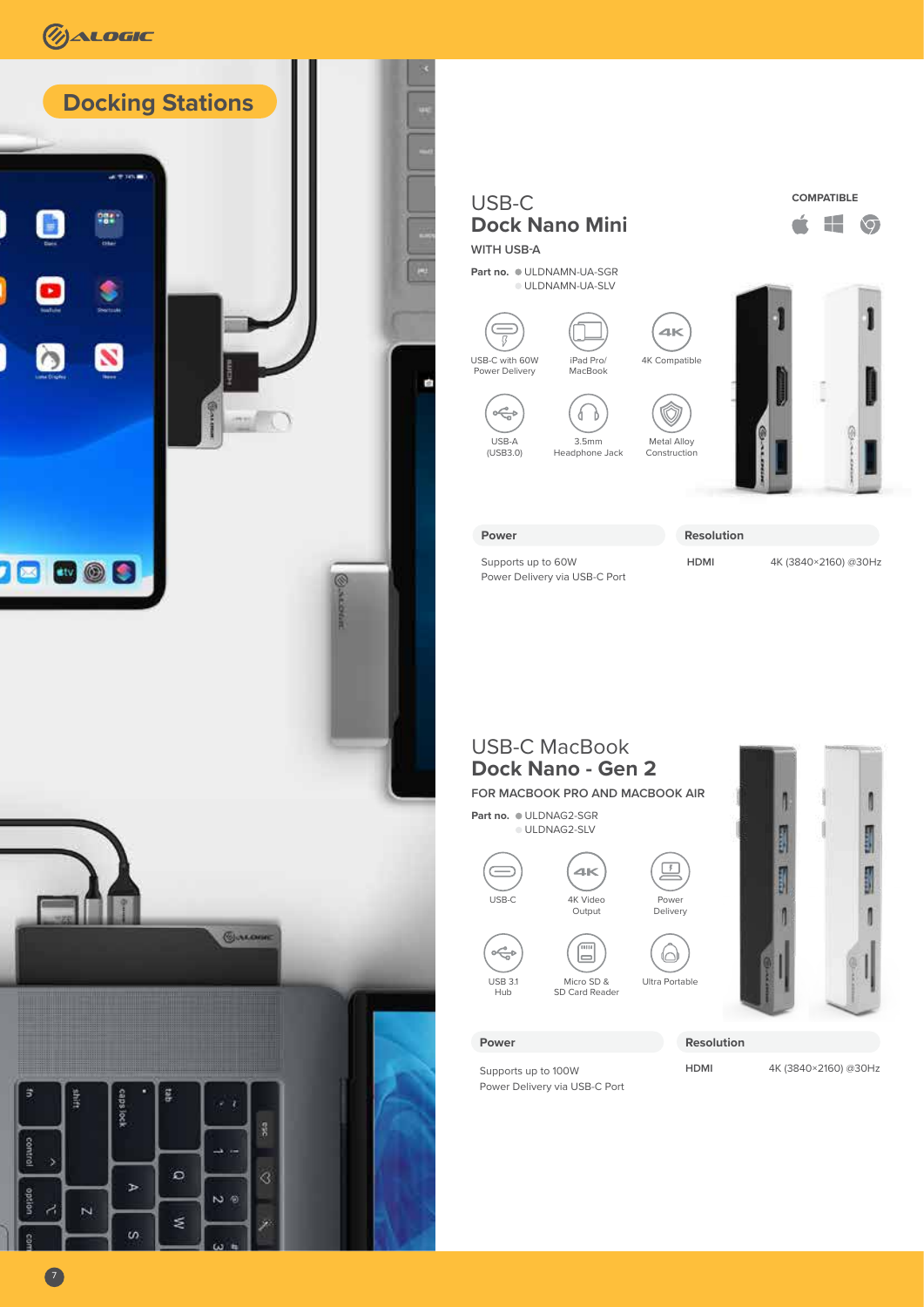

**COMPATIBLE** Æ  $\triangle$  $\circ$ 



**COMPATIBLE**











USB 3.0

HDMI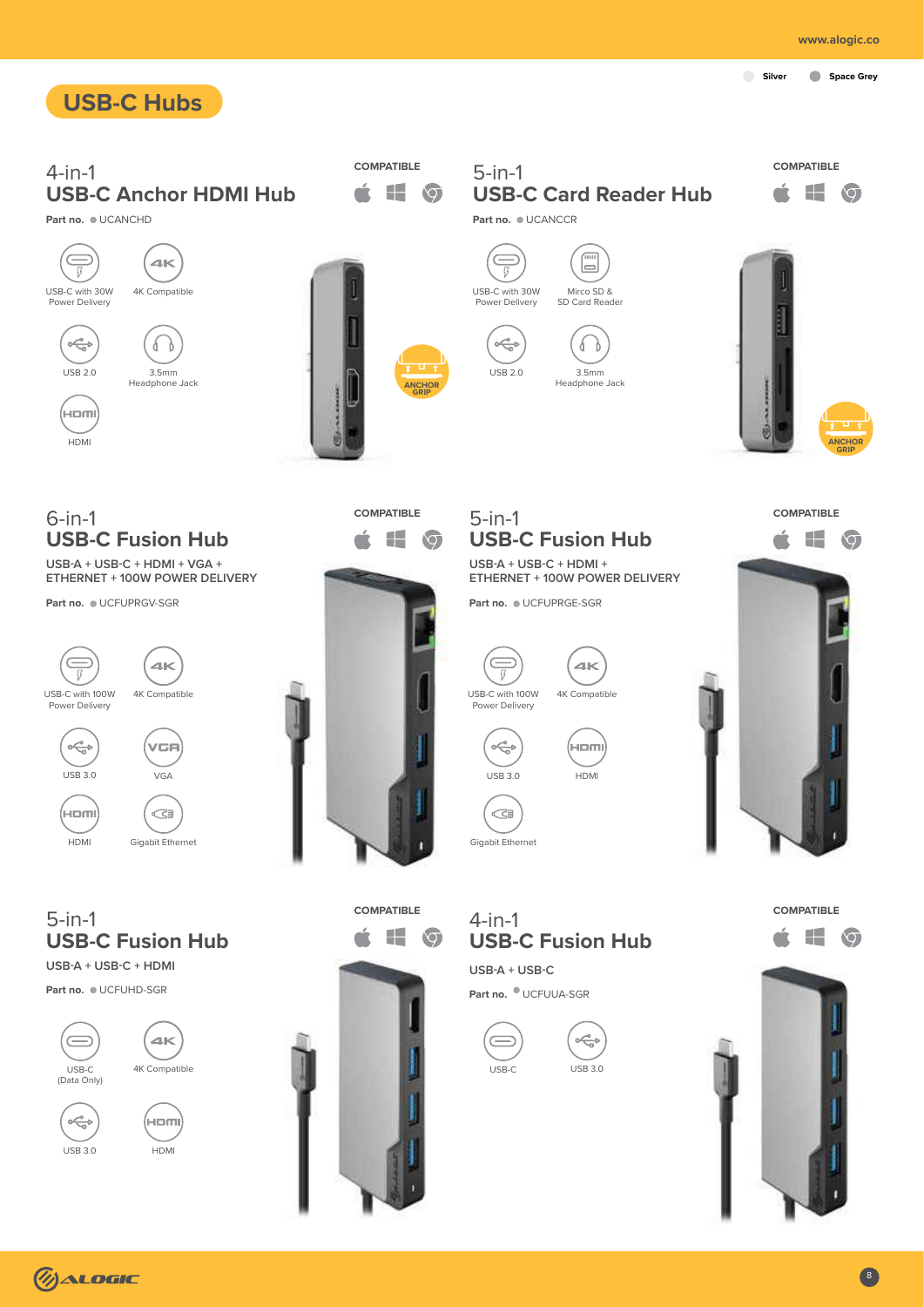







**10,000mAh Wireless Power Bank** 

**WIRELESS + USB-C FAST CHARGING** 



## USB-C **27,000mAh Laptop Power Bank**

**60W POWER DELIVERY AND WIRELESS CHARGING** 



USB-C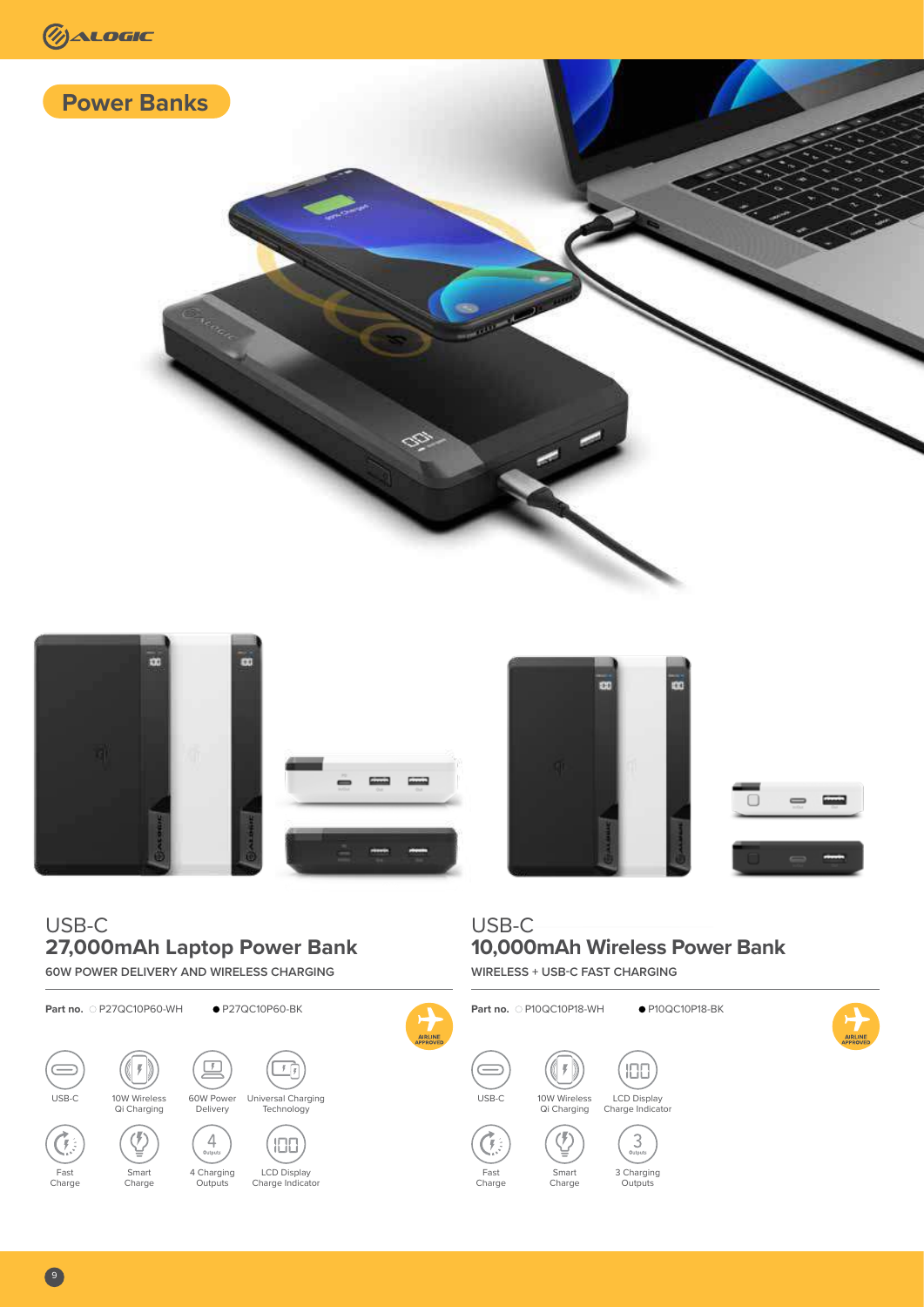

#### 2 Port USB 2 Port USB-C + USB-A **17W Mini Wall Charger 17W Mini Wall Charger Part no.** (AUS) O WC2A17MWH  $\bullet$  WC2A17MBK **Part no. (AUS)** O WCCA17MWH  $\bullet$  WCCA17MBK **(US)** WC2A17MWH-US WC2A17MBK-US **(US)** WCCA17MWH-US WCCA17MBK-US - -**(UK)** ○ WC2A17MWH-UK ● WC2A17MBK-UK ۰ **(UK)** OWCCA17MWH-UK WCCA17MBK-UK **(EU)** WC2A17MWH-EU WC2A17MBK-EU **(EU)** WCCA17MWH-EU WCCA17MBK-EU **(IND)** ○ WC2A17MWH-IN ● WC2A17MBK-IN **(IND)** ○ WCCA17MWH-IN ● WCCA17MBK-IN  $\frac{1}{\sqrt{2}}$ USB-A 17W Charging USB-C USB-A 17W Charging 2 Port USB-C + USB-A USB-C **18W Wall Charger 30W Wall Charger** paint **WITH POWER DELIVERY WITH POWER DELIVERY Part no.** (AUS)  $\odot$  WCC18WH (US)  $\odot$  WCC18WH-US **Part no. (AUS)** WCCA30WH **(US)** WCCA30WH-US **(UK)** WCCA30WH-UK **(EU)** WCCA30WH-EU **(UK)** WCC18WH-UK **(EU)** WWCC18WH-EU **(IND)** WCCA30WH-IN **(IND)** WCC18WH-IN AVAILABLE WITH AVAILABLE WITH ಄  $\Box$ USB-C 18W Power Universal <u>. ಾ</u>  $\boxed{1}$  $USR-C$   $USR-A$  30W Power Universal Delivery Charging Delivery Charging **IN** Technology **IN** Technology 3 Port USB-C + USB-A USB-C **45W Universal Wall Charger 60W Universal Wall Charger WITH POWER DELIVERY WITH POWER DELIVERY Part no.** OWCC2A45WH WCC2A45BK **Part no.** O WCC60WH WCC60  $\mathbf{\Xi}$  $3<sub>Port</sub>$ ×  $\circ \xi^{\circ}_{\alpha}$  $\subset$ EDITION Ξ Multi 3 Ports USB-C USB-A USB-C 60W Power Delivery Country Plugs  $\Box$  $\sqrt{1+\frac{1}{2}}$  $\Box$ TRAVEL <u>ЛД</u> 45W Power Universal USB-C Cable Universal Multi Delivery Charging Charging Country Plugs Included ÷. **Technology Technology Car Chargers** Rapid Rapid **2 Port Laptop Car Charger Laptop Car Charger 57W CHARGING POWER FOR LAPTOPS, TABLETS AND PHONES 60W POWER DELIVERY FOR LAPTOPS, TABLETS AND PHONES** Part no. CRCA57 **Part no. • CRC60**  $\binom{r}{r}$  $\sqrt{1}$  $\overline{1}$ ר א ר זר. 1m USB-C cable LED indicator 45W Power Smart 1m USB-C cable LED indicator Fast 60W Power Smart Charge Charge Charge Delivery included Deliveryincluded

# **(7) ALOGIC**

Fast Charge

 $(\bar{r})$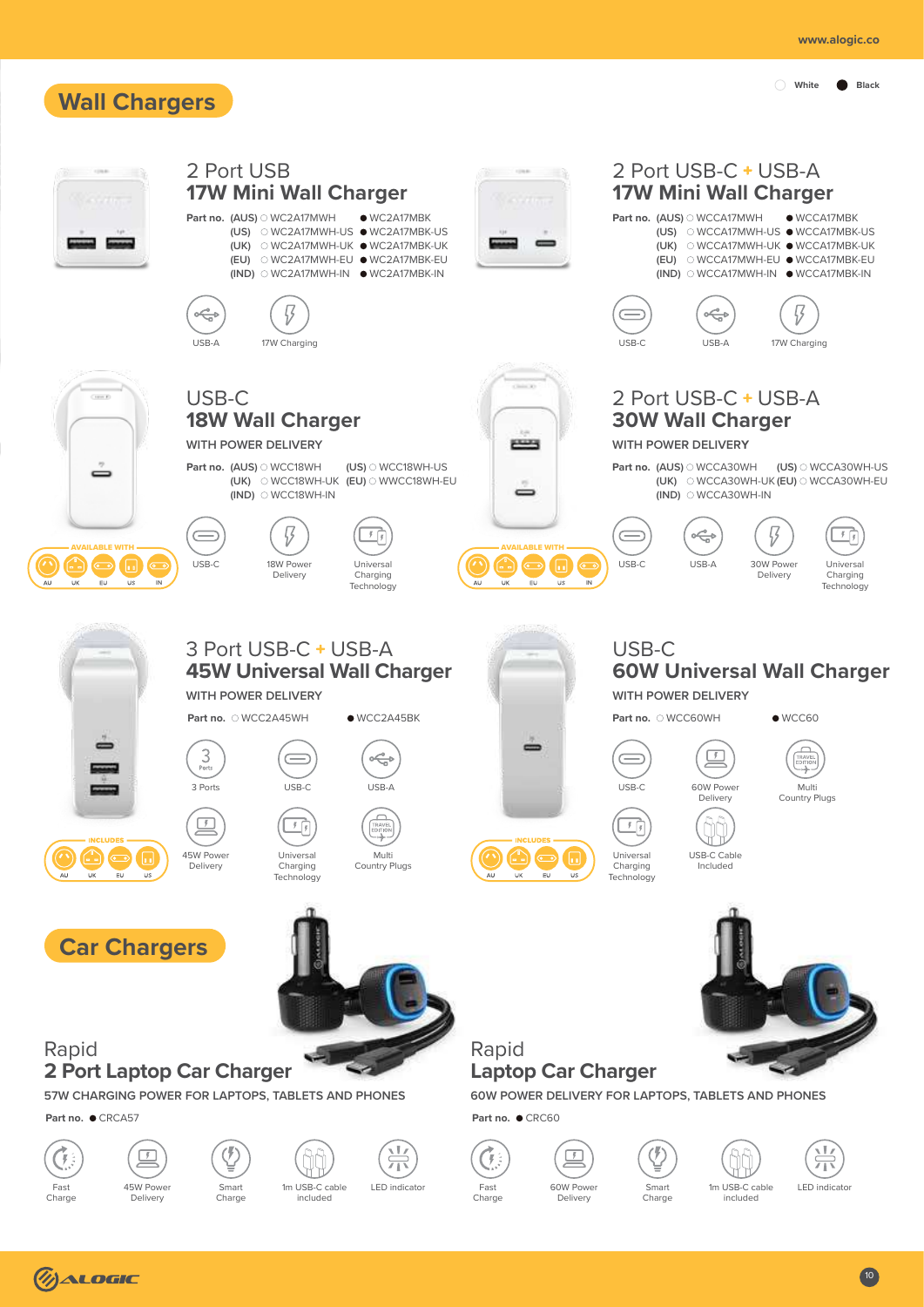

# **Wireless Qi & Apple Watch Charging**

### Ultra Power **3-in-1 Wireless Charging Dock APPLE WATCH, AIRPOD AND IPHONE**

**Part no.** 2QC10AW-SGR





### **Power**

**Wireless Charging** 10W/ 7.5W/ 5W

#### **User Interface**

**Input** USB-C Female Port **Output** 1 x 7.5W iPhone Wireless Charging 1 x Airpod Wireless Charging 1 x 1• Apple Watch Magentic Module



**Part no.** UL2QC10CA-SGR





 $\sigma$ Fast Charging









### **User Interface**

**Input** DC Input 100 - 240V ~ 50/ 60Hz, 1.5A **Output** 1 x USB-A (7.5W) 1 x USB-C (18W PD) x 1 2 x 10W Wireless charging

#### **Power**

**USB-A** Up to 7.5W **Wireless Charging** 

**USB-C** Up to 18W Power Delivery

11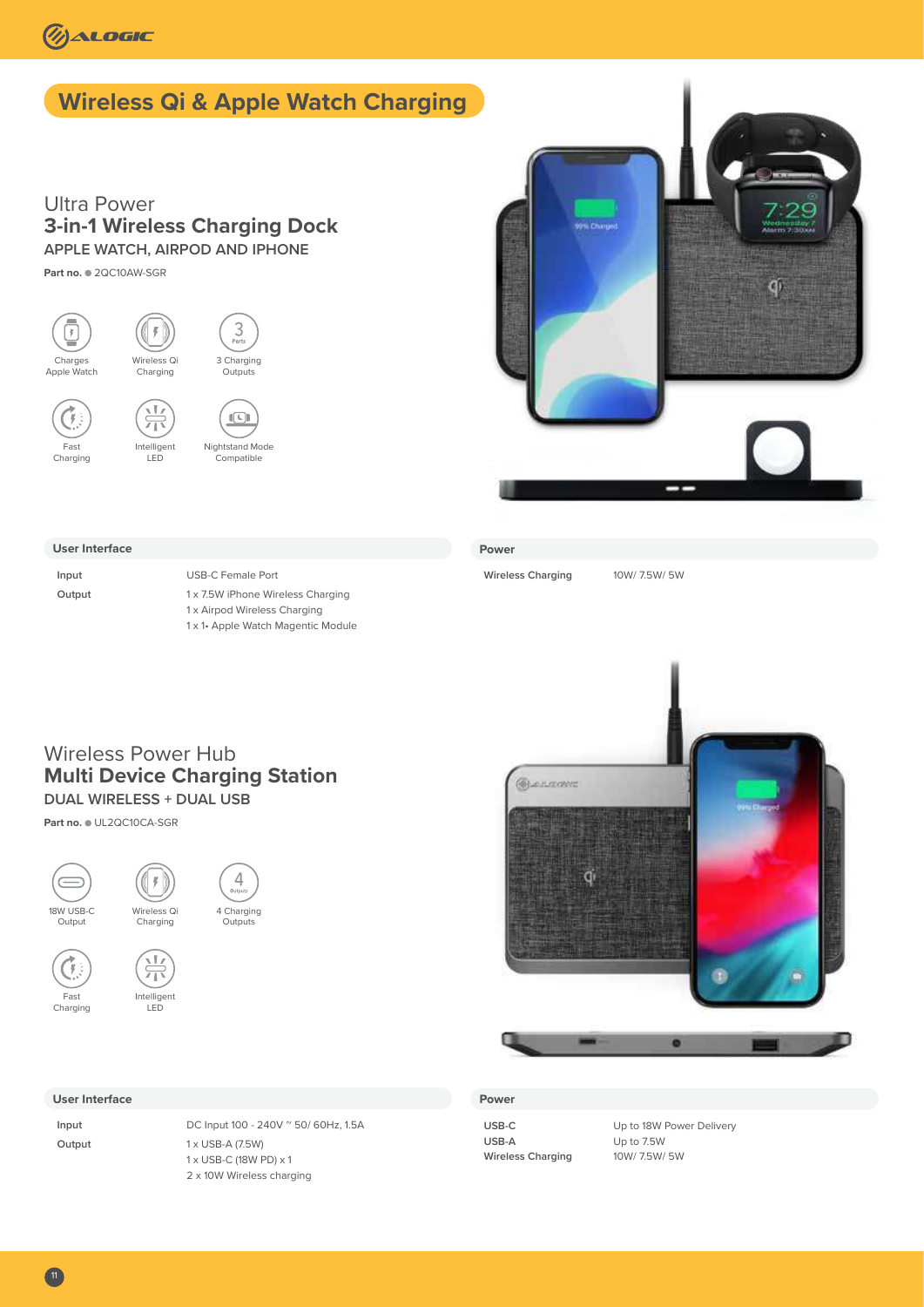

# **Wireless Charging Pad**

10W - ULTRA Series

**WITH Qi TECHNOLOGY**

**Part no.** ULQC10W-SGR









示 Foreign Object Detection



## Wireless Duet Charging Station **iPhone & Apple Watch Charger**

**Part no.** O QC10AWRDWH









## 6700mAh Power Bank **for Apple Watch**

**WITH INTEGRATED LIGHTNING CABLE**

USB Charging

 $\begin{picture}(180,10) \put(0,0){\line(1,0){10}} \put(15,0){\line(1,0){10}} \put(15,0){\line(1,0){10}} \put(15,0){\line(1,0){10}} \put(15,0){\line(1,0){10}} \put(15,0){\line(1,0){10}} \put(15,0){\line(1,0){10}} \put(15,0){\line(1,0){10}} \put(15,0){\line(1,0){10}} \put(15,0){\line(1,0){10}} \put(15,0){\line(1,0){10}} \put(15,0){\line($ 

**Part no.** PAW8PM067-SGR



Charging



Made for Apple Watch

Made for iPod/ iPhone/ iPad

é

(1) ALOGIC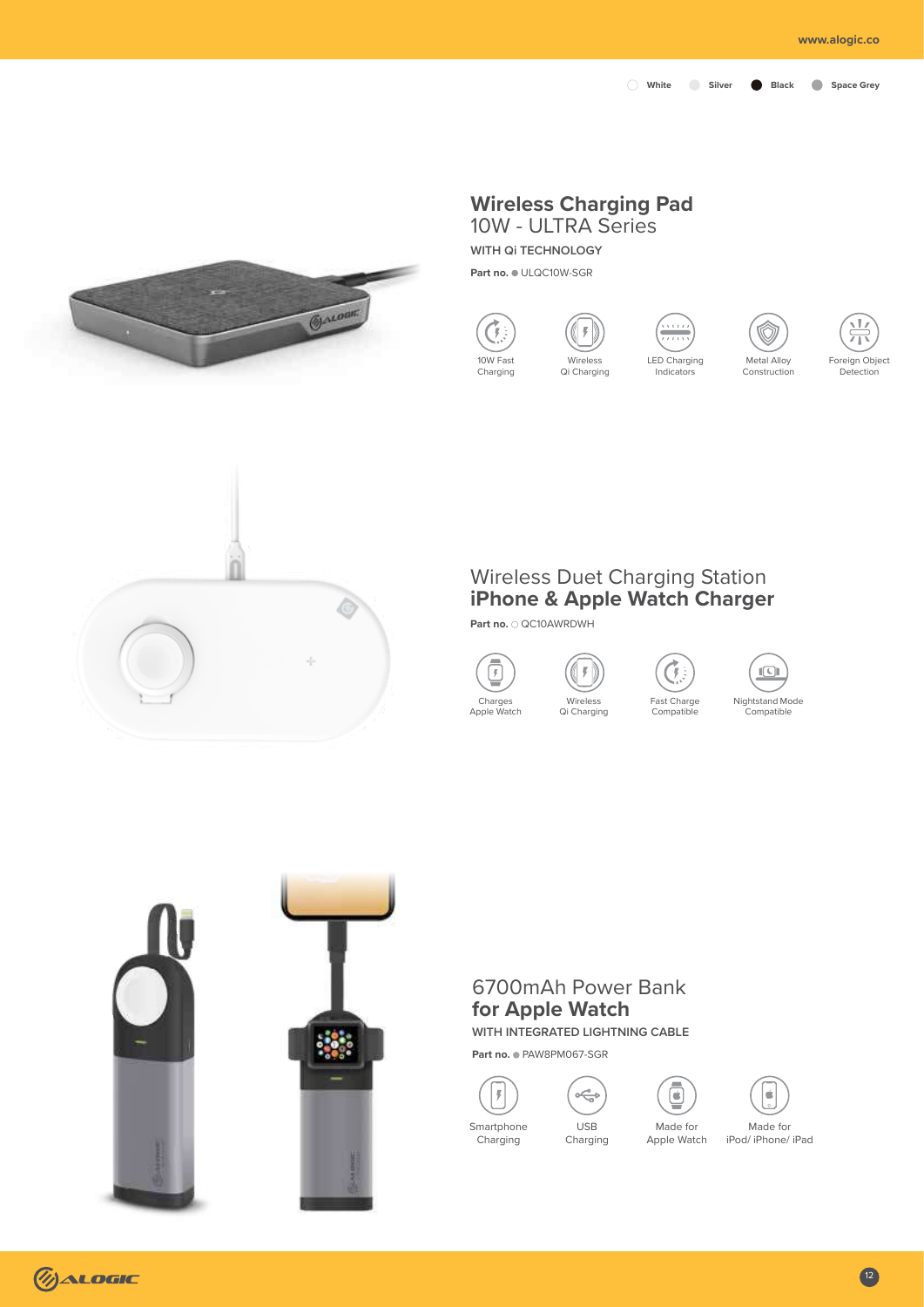

**FAST DATA TRANSFER**

**Part no.** ULCAMN-SGR **USB-C USB-A** Adapter

ULCAMN-SLV



**Part no.** ULCAA-SGR ULCAA-SLV **USB-C USB-A** Adapter



**Part no.** ULC35APW-SGR **USB-C 3.5mm Audio USB-C Charging** Combo Adapter



**Part no.** UL2CAPW-SGR **USB-C ▷ Dual USB-C Audio + Charging** Combo Adapter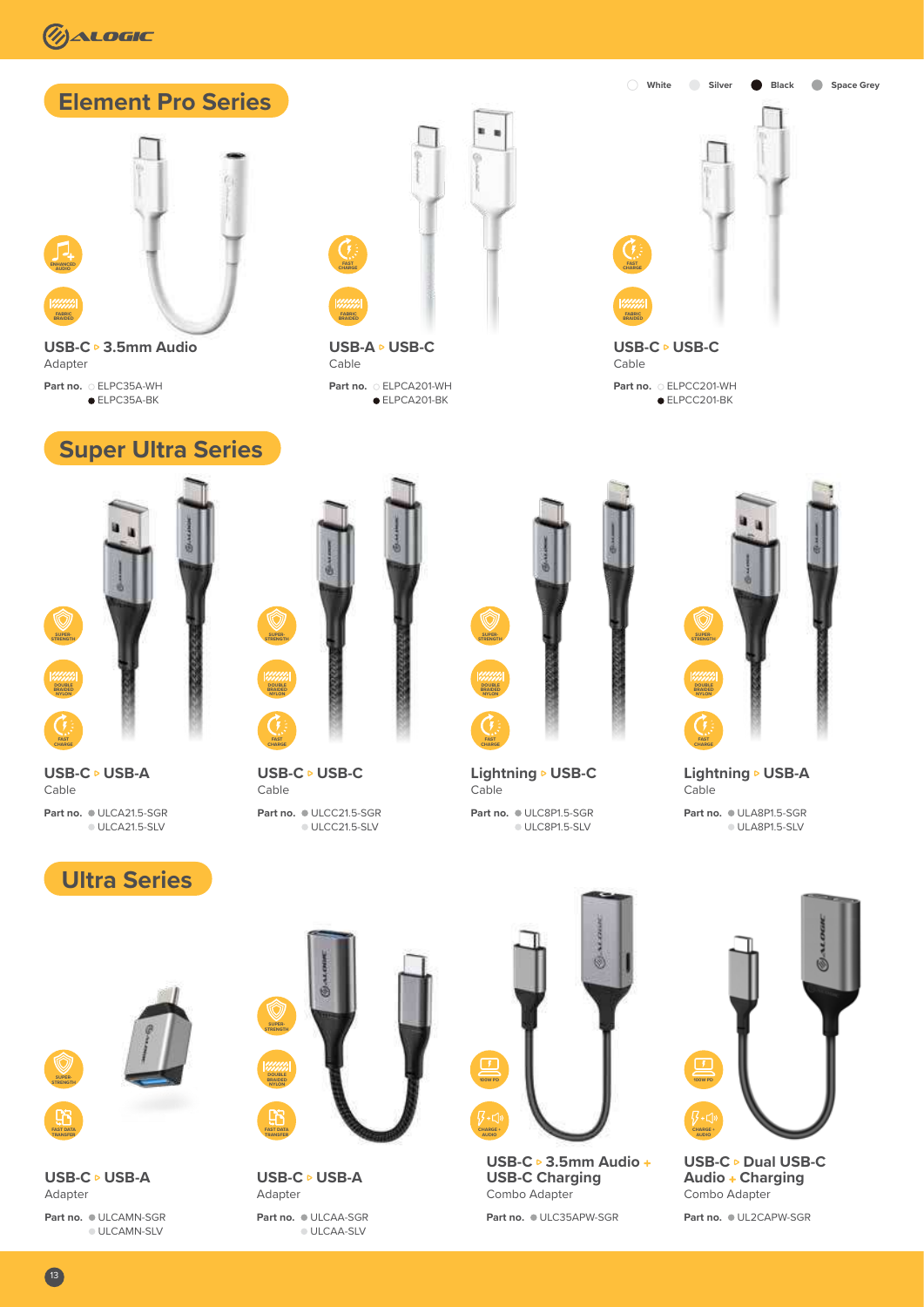# **USB-C Video Cables & Adapters**



**Part no.** ULCHD01-SGR Cable



**Part no.**  $\bullet$  ULUCHD-ADP



**Part no.** ULCDP01-SGR Cable



**Part no.**  $\bullet$  ULUCDP-ADP **USB-C ▷ DisplayPort** Adapter

# **Video Cables & Adapters**



Part no.  $\bullet$  ULDP01-SGR **DisplayPort** ▷ DisplayPort ULTRA 8K Cable



**DisplayPort • HDMI** ACTIVE Cable

Part no. OULDPHD02-SGR



**Part no.**  $\bullet$  ULDPHDA-SGR **DisplayPort • HDMI** ACTIVE Adapter



**Part no.** ULMDPDP01-SGR **Mini DisplayPort DisplayPort** ULTRA 8K Cable



**Part no.** ULMDPHD02-SGR **Mini DisplayPort • HDMI** ACTIVE Cable



**Part no. ULMDPHDA-SGR Mini DisplayPort • HDMI** ACTIVE Adapter